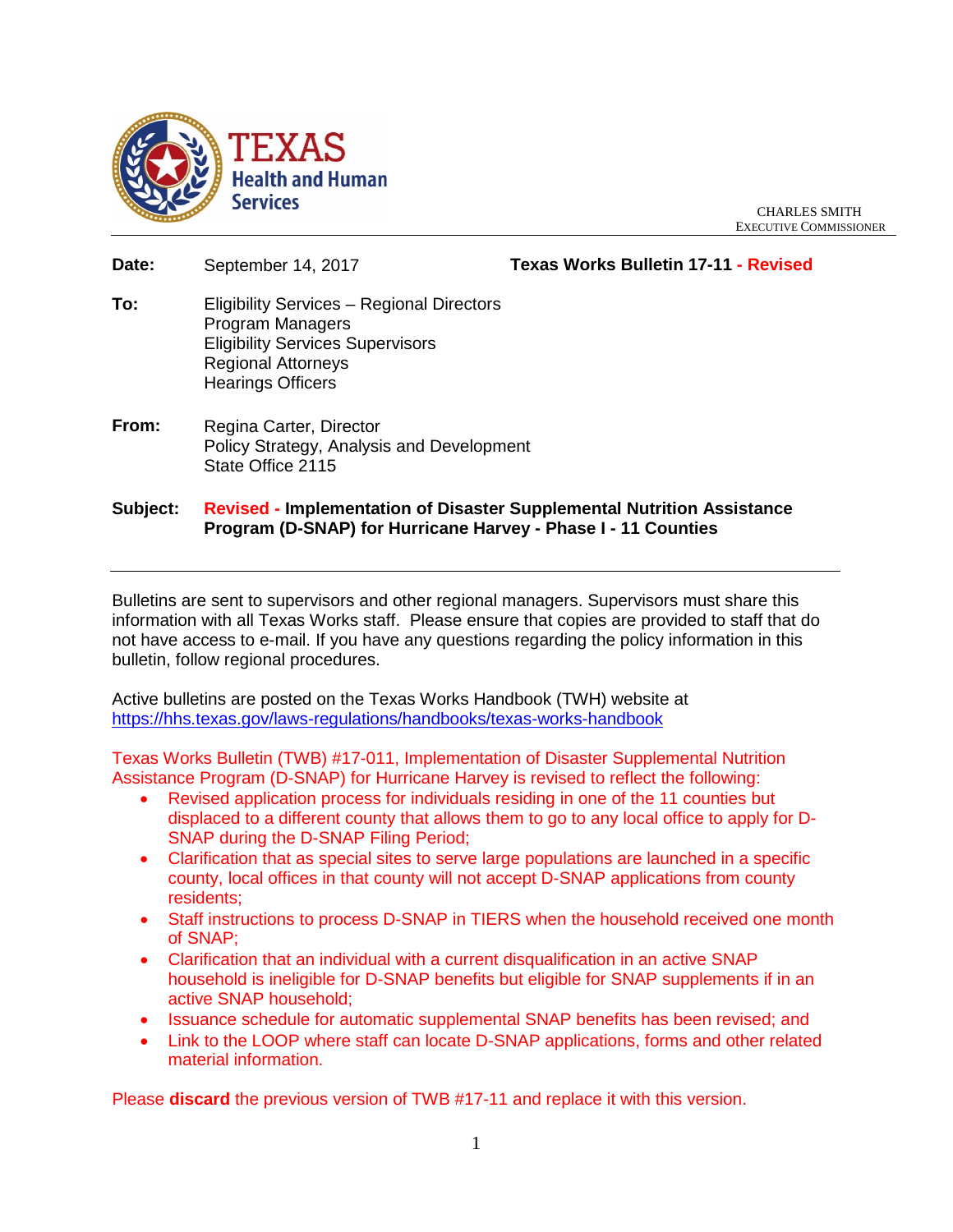# **Background**

The Health and Human Services Commission (HHSC) has, under federal guidance, created a comprehensive disaster food assistance program in order to respond to a disaster event. The Disaster SNAP (D-SNAP) program uses different policies and procedures than the regular SNAP and has a specific disaster mode in the Texas Integrated Eligibility System (TIERS).

On September 9, 2017, HHSC received federal approval from the Food and Nutrition Service (FNS) to implement D-SNAP for the following counties who received a Presidential Disaster Declaration with Individual Assistance following Hurricane Harvey's impact to the southeastern part of the state.

This bulletin provides policy, important reminders, and other information regarding D-SNAP.

|                  | TTGSIUGHUAI DGUIAIGU DISASLGI OVUHLIGS                                |  |  |  |
|------------------|-----------------------------------------------------------------------|--|--|--|
| <b>Region</b>    | <b>Counties</b>                                                       |  |  |  |
| <b>Region 5</b>  | Hardin, Jasper, Jefferson, Newton, Orange, Polk, Sabine, San Jacinto, |  |  |  |
|                  | and Tyler.                                                            |  |  |  |
| <b>Region 6</b>  | Austin, Brazoria, Chambers, Colorado, Fort Bend, Galveston, Harris,   |  |  |  |
|                  | Liberty, Matagorda, Montgomery, Walker, Waller, and Wharton.          |  |  |  |
| <b>Region 7</b>  | Bastrop, Fayette, and Lee.                                            |  |  |  |
| <b>Region 8</b>  | Calhoun, DeWitt, Goliad, Gonzalez, Jackson, Karnes, Lavaca, and       |  |  |  |
|                  | Victoria.                                                             |  |  |  |
| <b>Region 11</b> | Aransas, Bee, Kleberg, Nueces, Refugio, and San Patricio.             |  |  |  |

# **Presidential Declared Disaster Counties**

# **D-SNAP Application Locations, Dates and Time**

D-SNAP will be implemented in phases. The first phase includes the following 11 counties: Dewitt, Gonzales, Jasper, Karnes, Kleberg, Lavaca, Matagorda, Newton, Orange, Sabine and Tyler.

D-SNAP applications will be accepted and processed only for individuals who were residents of one of the 11 counties at the time of the disaster. If the individual:

- Resides in one of the 11 counties, they must go to the office/site designated below for that county.
- Has been displaced to another county, they can visit a local office in that county.
	- o For example, if an individual was living in Orange County at the time of the disaster and is temporary displaced in Travis County, that individual can go to a local office in Travis County to apply for D-SNAP.

The following HHSC eligibility offices will be open from 8 a.m. to 7 p.m. accepting and processing D-SNAP applications.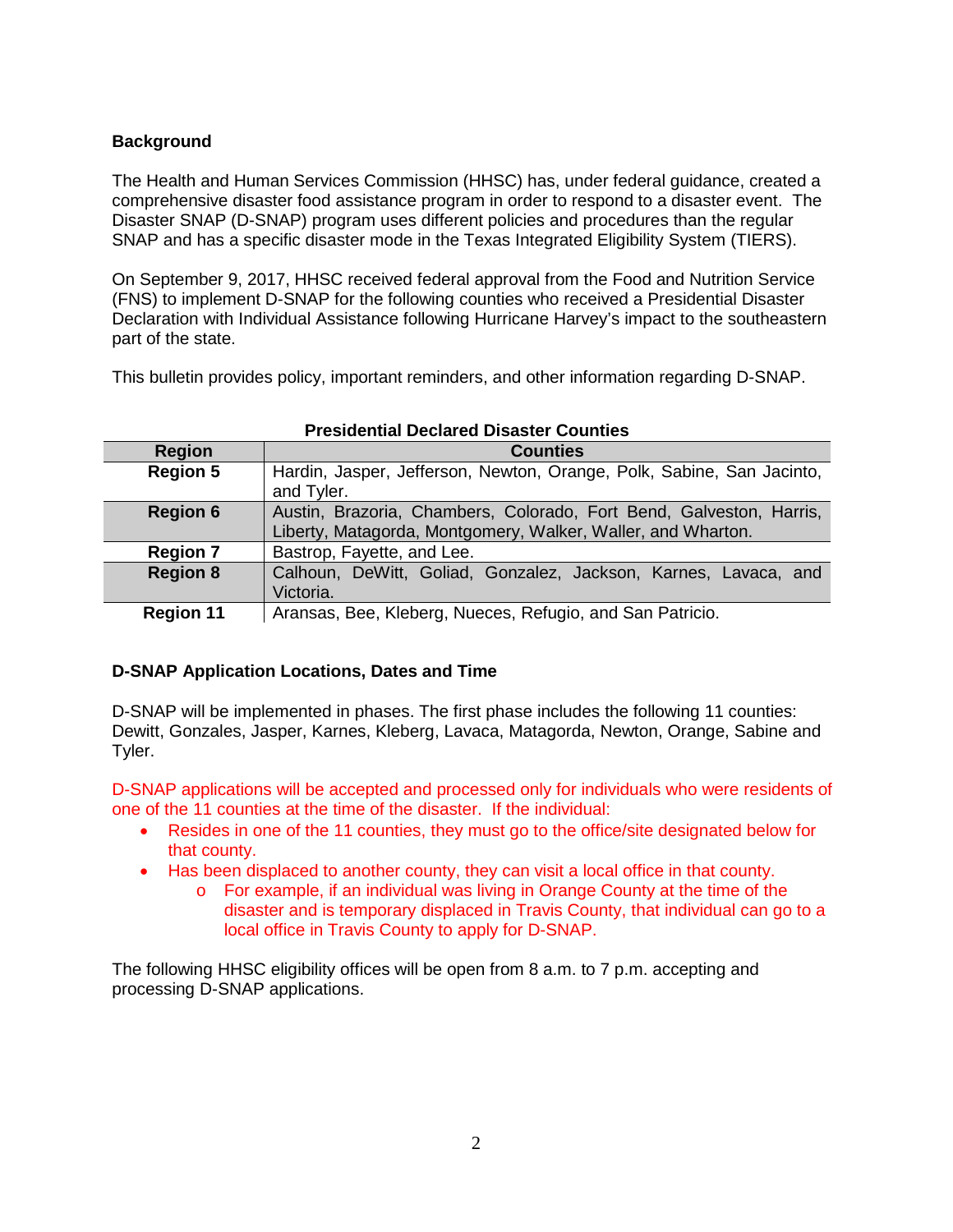| Matagorda County - Bay City<br>1700 Merlin St.<br>Bay City, TX 77414                                                                                                                 |
|--------------------------------------------------------------------------------------------------------------------------------------------------------------------------------------|
| <b>Newton County -</b><br>Kirbyville (Jasper County)<br>314 N. Herndon<br>Kirbyville, TX 75956<br><b>Jasper (Jasper County)</b><br>928 Marvin Hancock Dr. Ste. A<br>Jasper, TX 75951 |
| <b>Orange County - Orange</b><br>2222 Gloria Dr.<br>Orange, TX 77630                                                                                                                 |
| <b>Sabine County - Hemphill</b><br>2015 Worth St.<br>Hemphill, TX 75948                                                                                                              |
| <b>Tyler County - Woodville</b><br>930 N. Magnolia<br>Woodville, TX 75979                                                                                                            |
|                                                                                                                                                                                      |

# **Notes:**

- More counties will be added in the coming days. Larger-populated sites, such as Houston and Corpus Christi, will launch in the coming days with special sites to accommodate large volumes of people who would not be able to efficiently be served through a local HHS office.
- As special sites to serve large populations are launched for specific counties, local offices in those counties will not accept D-SNAP applications from residents of those counties. For example, if a special site is launched in Harris County, local offices in Harris County will not accept D-SNAP applications from Harris county residents. Harris County residents will be directed to the special site to apply for D-SNAP.
- For EBT Cards issued in local offices not located in one of the disaster counties, follow these instructions:
	- The EBT clerk issues the card to the client by completing the Form H1173, EBT Card Issuance and PIN Self-Selection/Issuance Log, except for entering the EDG number.
		- o Once the information is entered in TIERS through the D-SNAP driver flow, this number will be provided to the clerk by the processing worker.
	- EBT clerk will annotate the Form H1173 with "DSNAP" for the card being issued.
	- The card will not be entered in the EBT system and therefore will not show up as a transaction on the daily AT report.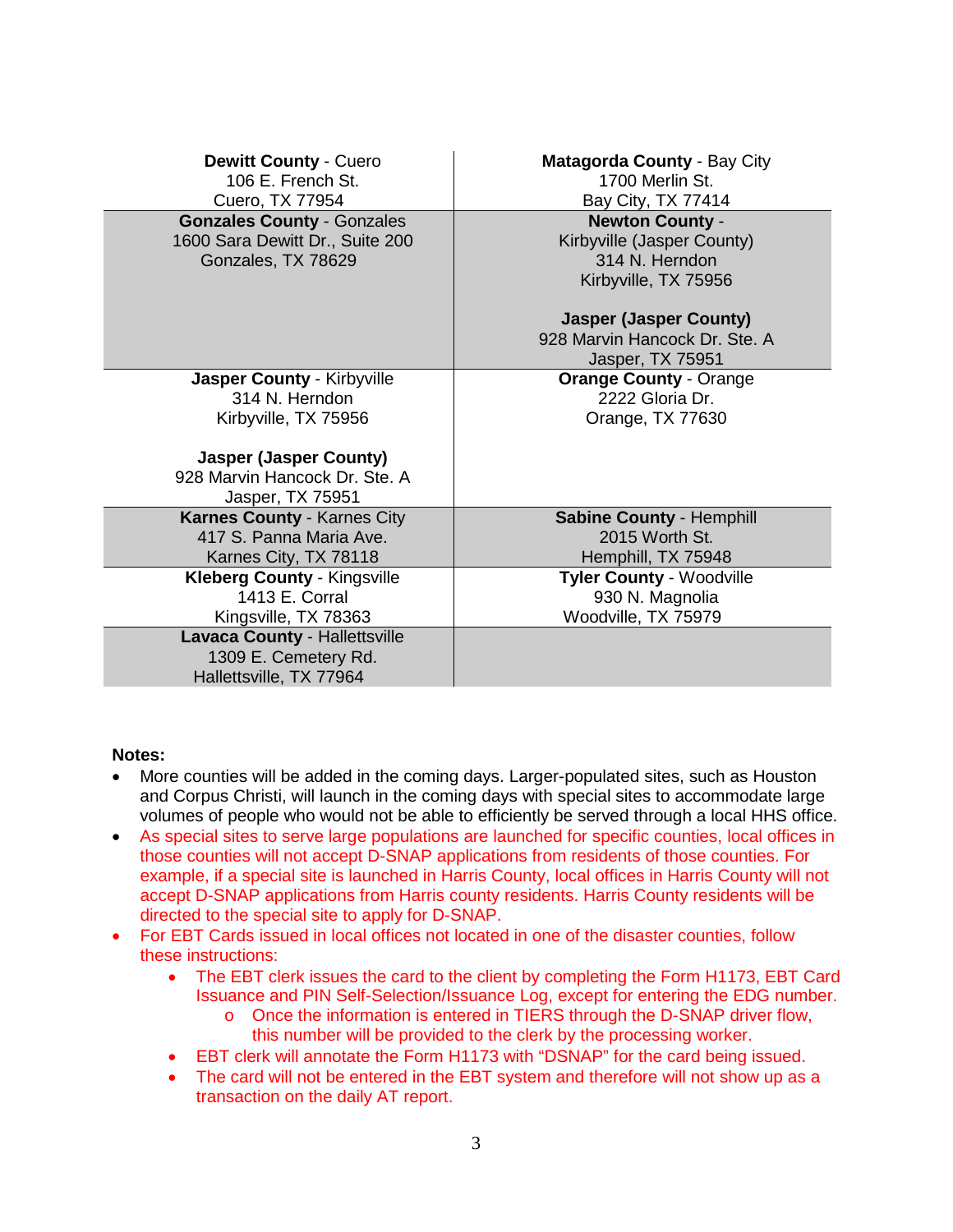- The processing worker must provide the EBT clerk with the EDG number once it is entered in the TIERS system.
- For reconciliation purposes, the clerk will:
	- o Enter the EDG number on the Form H1173 log for the card that was issued to the individual.
	- o Perform inquiry in the EBT system and confirm the card issued in TIERS through the D-SNAP driver flow is the same number showing on the account.
	- o Print a copy of the account showing the individual's name, EDG number, and EBT card number and attach it to the Form H1173 log.

In addition, D-SNAP applications will be accepted on the following designated days based on the applicant's last name for those processed in the 11 counties.

| <b>Date</b>     | Last name |  |  |
|-----------------|-----------|--|--|
| <b>Sept. 13</b> | A - C     |  |  |
| <b>Sept. 14</b> | D - H     |  |  |
| <b>Sept. 15</b> | I - M     |  |  |
| <b>Sept. 16</b> | N - R     |  |  |
| <b>Sept. 17</b> | $S - Z$   |  |  |
| Sept. 18 & 19   | Anyone    |  |  |

**Note**: Depending on the number of individual's being served at a local office, the office may be able to serve applicants outside of their designated days.

# **Disaster SNAP Eligibility Policy**

### D-SNAP Eligibility Criteria

To be eligible for D-SNAP, the household must:

- Have lived in a Presidential Disaster Declared with Individual Assistance County at the time of the disaster.
- Have experienced at least one of the following:
	- o A qualifying disaster-related expense,
	- o Inaccessibility of resources, or
	- o Loss of income; and
- Be at or below the D-SNAP income limit for their household size.

Any expense that is a disaster-related expense or any loss of income or loss of the accessibility to resources due to the disaster qualifies the household as a potential D-SNAP recipient.

Qualifying disaster-related expenses can range from the costs to evacuate to the costs of cleaning up after the disaster. Households must have paid the expense or expect to pay the expense within the Disaster Budgeting Period. Incurring the expense is not enough for the household to qualify. In determining whether an applicant household sustained a disasterrelated expense, consider whether an expense has been or will be reimbursed during the Disaster Budgeting Period. Even if there is a reimbursement, staff must also consider whether the reimbursement fully covers the expense. If not, the household may be eligible for D-SNAP.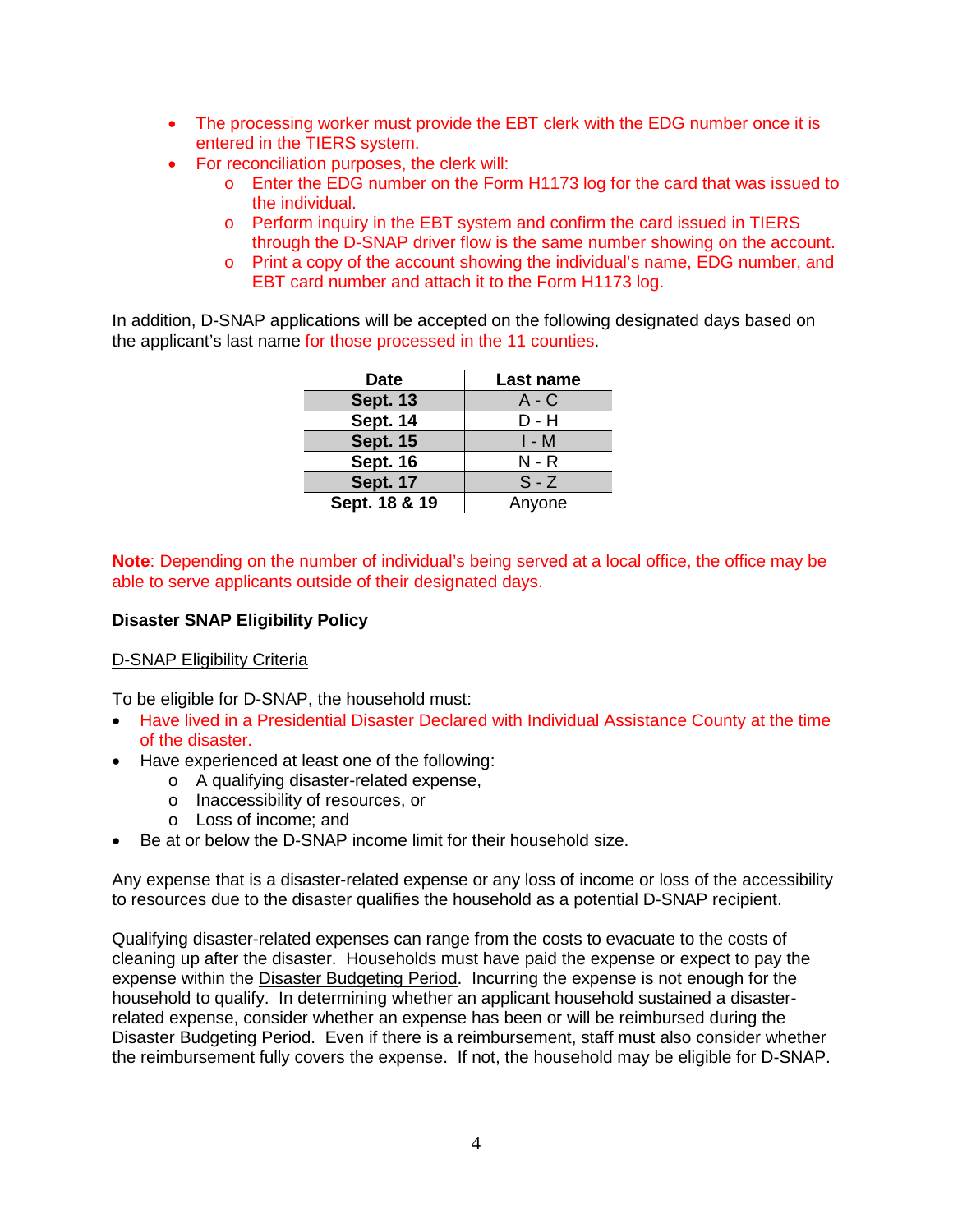As examples, for loss of income, the employer may not be operational, and for loss of resource accessibility, it may be that a severe power outage prevents the household from accessing cash through an Automated Teller Machine.

### Disaster Benefit Allotment

Hurricane Harvey D-SNAP households will receive two full-months of D-SNAP allotments for the designated D-SNAP Benefit Months (August and/or September 2017). The D-SNAP allotment amount is the same as the maximum allotment issued for regular SNAP for the household size. Benefits are not prorated.

### Duplicate Participation

A household is not eligible for D-SNAP for a month in which they received regular SNAP benefits. In addition, a household is ineligible for regular SNAP benefits if the household received D-SNAP. Prior to disposing a D-SNAP application, staff must do inquiry to determine if the individual received D-SNAP or SNAP benefits.

| <b>Disaster SNAP Eligibility Chart</b>  |                       |                          |                                                 |                                                              |  |
|-----------------------------------------|-----------------------|--------------------------|-------------------------------------------------|--------------------------------------------------------------|--|
|                                         | <b>August</b><br>2017 | <b>September</b><br>2017 | <b>Eligible For</b><br><b>Disaster</b><br>SNAP? | <b>Months eligible</b><br>to receive<br><b>Disaster SNAP</b> |  |
| Did the                                 | Yes                   | Yes                      | No                                              | N/A                                                          |  |
| household                               | Yes                   | <b>No</b>                | Yes                                             | September 2017                                               |  |
| receive SNAP                            | No                    | Yes                      | Yes                                             | August 2017                                                  |  |
| or Disaster<br><b>SNAP</b><br>benefits? | No                    | No.                      | Yes                                             | August 2017 and<br>September 2017                            |  |

Use the following chart to determine eligibility for D-SNAP for applicants.

### **Note**:

- If an individual applying for D-SNAP has an application pending for regular SNAP, the individual may still qualify for D-SNAP since the applicant is not considered an ongoing recipient of regular SNAP.
- Disqualified SNAP household members are not eligible for D-SNAP as a separate household. More information is available in the *Disqualifications and Supplemental SNAP Benefits* section of this bulletin.

Special processing is needed for households who received SNAP for either August or September (not both August and September). TIERS approves D-SNAP for August and September although the individual is only eligible for one month.

Staff must:

- Go to **Individual Information** on the **Disaster Summary** page and check the corresponding checkbox for the selection, **Include Individual in Certified Group**.
- Must deny D-SNAP for the month the household received SNAP using the following process:
	- Go to the **EDG Override Summary** tab and override the D-SNAP benefit amount.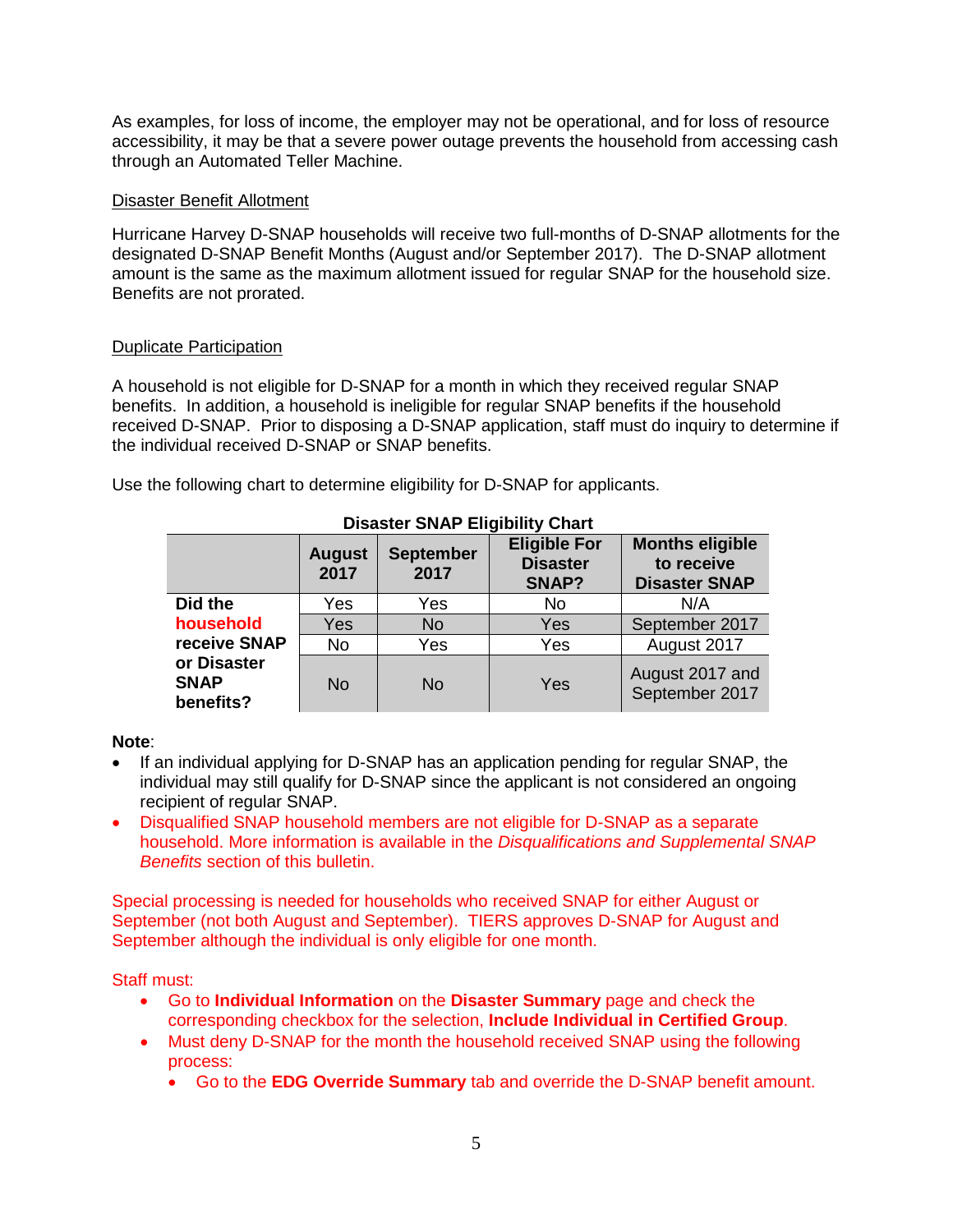- In the **Override Reason** box, enter "Overriding EDG. Client received SNAP benefits and is not eligible to receive D-SNAP for this month."
- Follow current Second Level Review (SLR) processes and document this action in case comments.

| <b>Disastor</b>                             |  |        |                     |                                                     |                     |                 | Change Password Locout               |
|---------------------------------------------|--|--------|---------------------|-----------------------------------------------------|---------------------|-----------------|--------------------------------------|
| <b>Summary</b><br><b>Disaster Summary 3</b> |  |        |                     |                                                     |                     |                 |                                      |
|                                             |  |        |                     |                                                     |                     |                 |                                      |
|                                             |  |        |                     |                                                     |                     | Previous        | Run EDBC                             |
| Case Name:                                  |  |        | Case #:             |                                                     | Case Mode: Intake   |                 | Case Status: Pending                 |
|                                             |  |        |                     |                                                     |                     |                 |                                      |
| Individual Information:                     |  |        |                     |                                                     |                     |                 |                                      |
|                                             |  |        | <b>Disqualified</b> |                                                     | <b>Felony Drug</b>  |                 | Include Individual                   |
| Aid Requested Individual Name/Age           |  |        | Member(s)<br>Name   | <b>IPV Sanctions</b>                                | Conviction          | Duplicate Aid   | in Certified Grou                    |
| $\overline{\omega}$                         |  |        |                     | N                                                   | N                   | v               |                                      |
|                                             |  |        |                     |                                                     |                     |                 | No. of persons in Certified Group: 0 |
| Override Comments                           |  |        |                     |                                                     |                     | ۸               |                                      |
|                                             |  |        |                     |                                                     |                     | v               |                                      |
| EDG Information:                            |  |        |                     |                                                     |                     |                 |                                      |
| Household Income                            |  | $-0.0$ |                     |                                                     | Income Pend? NO     | ×               |                                      |
| Household Resources                         |  | .00    |                     |                                                     | Resource Pend? : NO | $\checkmark$    |                                      |
| Total Disaster Income                       |  | 0.00   |                     | Is household disaster income/resource eligible? YES |                     | $\checkmark$    |                                      |
|                                             |  |        |                     |                                                     |                     | <b>Previous</b> | Run EDBC                             |

### D-SNAP Filing Period

D-SNAP applications are accepted for a limited period of time known as the *D-SNAP Filing Period*.

D-SNAP applications will be accepted **September 13, 2017 through September 19, 2017** for the residents of the 11 counties listed above.

D-SNAP applications will not be accepted **after September 19, 2017** for these designated counties. Individuals must apply using normal application policies and procedures and submit Form H1010, Application for Assistance.

**Note:** Staff will be notified of the *D-SNAP Filing Period* for the other counties not included in this phase prior to implementing D-SNAP in those counties.

### Disaster Budgeting Period

The disaster budgeting period to consider countable income, available resources, and allowable disaster related expense deductions when determining eligibility for D-SNAP due to Hurricane Harvey is **August 23, 2017 through September 22, 2017**.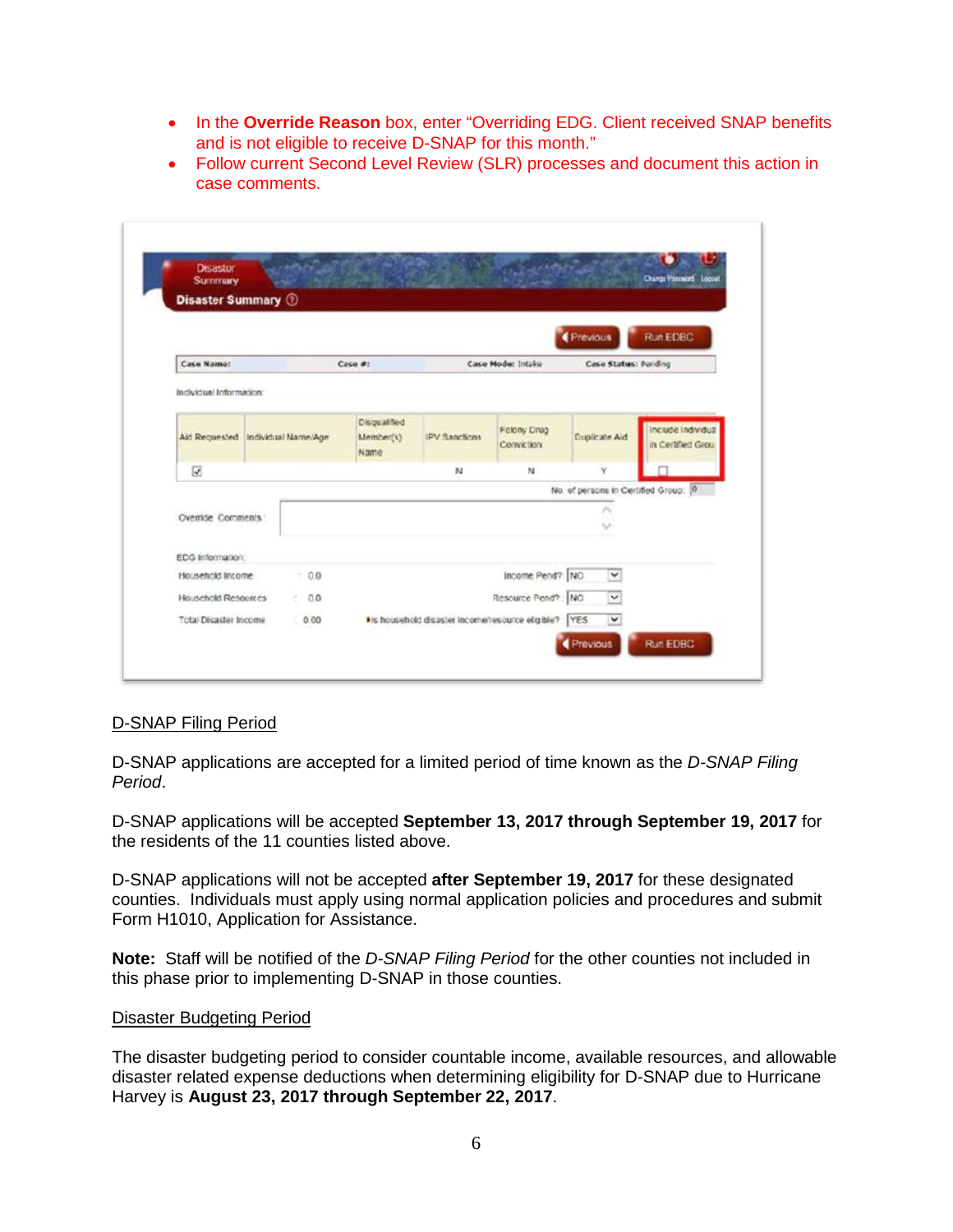### D-SNAP Application and Interview

Applicants or the applicants authorized representative must submit a D-SNAP application within the designated *D-SNAP Filing Period* assigned for their county in person at the designated location. The application must contain the applicant's signature, full name, and date of birth. An interview must be conducted with the applicant or the authorized representative.

**Note:** Although an SSN is not required, inform the applicant that providing an SSN will assist them for PIN selection.

At the end of the interview, staff must complete and provide Form H1020D, Information about Your Request for Disaster SNAP Food Benefits, to all applicants or their authorized representative indicating if the household is certified or denied. Staff must document, in the space labeled "1020-D given on \_\_\_\_\_\_" at the bottom of page 4 of the D-SNAP application, the date the Form H1020-D was given to the applicant.

The D-SNAP application must be data entered into TIERS no later than the third day from the D-SNAP application file date.

### Household Composition

Household composition as it existed on **August 23, 2017**, will be used in determining the D-SNAP allotment. Original disaster household members can be certified together even if the household is split up and evacuates to more than one location.

Applicants may not include other persons with whom they are temporarily residing after relocating or evacuating following the disaster. This includes mandatory members who ordinarily must apply together.

### **Residency**

The household must have lived in a Presidential Disaster Declared with Individual Assistance County at the time of the disaster.

#### Citizenship and Alien Status

Citizenship and alien status are not applicable. Applicants cannot be disqualified due to citizenship or alien status.

#### Students of Higher Education, Strikers, and Fugitives

Staff must not apply students of higher education, striker, or fugitive policy to disaster applicants. Applicants cannot be disqualified for any of these reasons.

### **Disqualifications**

Individuals who have a current disqualification for a felony drug conviction or an intentional program violation are eligible for D-SNAP.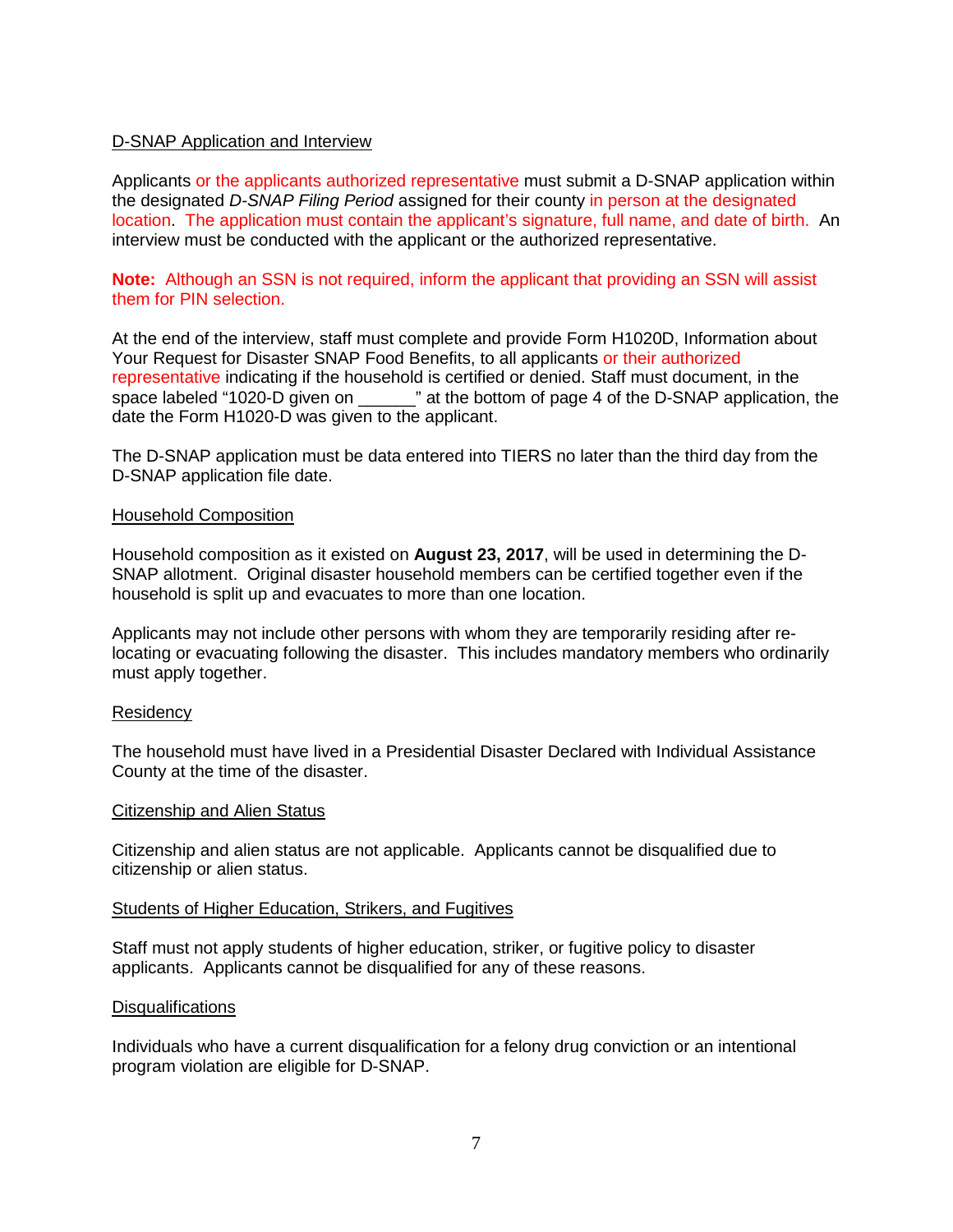**Note:** An individual with a current disqualification in an active SNAP household is ineligible for D-SNAP benefits. The individual's needs will be included in the Supplemental SNAP Benefits for the household. For example, a mom who is disqualified with two children receiving SNAP is not eligible D-SNAP but will be included in the supplemental SNAP benefit allotment with her children. More information is available in the *Supplemental SNAP Benefits* section of this bulletin.

### Social Security Numbers (SSN)

SSNs are requested but there is no requirement to apply for or provide an SSN. If the client cannot provide an SSN for a household member, treat the individual as if she or he has provided Form SSA-5028, and do not disqualify the individual.

### SNAP Employment and Training (E&T) Registration and Work Requirements.

SNAP E&T registration is not applicable for D-SNAP applications. Households approved for D-SNAP are not required to participate in SNAP E&T.

### Voluntary Quit

Do not disqualify a household member who voluntarily quits a job.

### Able-Bodied Adults without Dependents (ABAWDs)

Disaster applicants who are ABAWDs are exempt from the time limits. Do not count months of D-SNAP benefits towards the ABAWD time limits. ABAWDs who are currently ineligible for SNAP because their time limits have already expired are eligible for D-SNAP.

### Income and Liquid Resources

Only use the household's net income (take-home pay) and liquid resources, such as cash, checking or savings accounts (do not count vehicle value), that was available to the household during the Disaster Budgeting Period when determining eligibility for D-SNAP.

### **Notes:**

- Do not count money available to a household as both income and a resource.
- Do not count any funds the household cannot access.
- If the household is subject to legal penalties when the funds are not used as intended, Federal disaster payments and comparable disaster assistance provided by states, local governments, and disaster assistance organizations, such as payments from the Federal Emergency Management Agency (FEMA) to help with shelter costs, are exempt as income. See policy in [TWH A-1324.3](https://hhs.texas.gov/laws-regulations/handbooks/texas-works-handbook/part-a-determining-eligibility/section-1300-income#A1324.3) and [A-1232.4,](https://hhs.texas.gov/laws-regulations/handbooks/texas-works-handbook/part-a-determining-eligibility/section-1200-resources#A1232.4) Government Disaster Payments.

### Disaster Related Expense Deductions

D-SNAP only allows deductions for costs related to the disaster. Applicants may claim disaster related expenses if the expense is paid or will be paid out-of-pocket and not reimbursed.

Examples of disaster-related expenses include:

• Evacuation costs, including gasoline;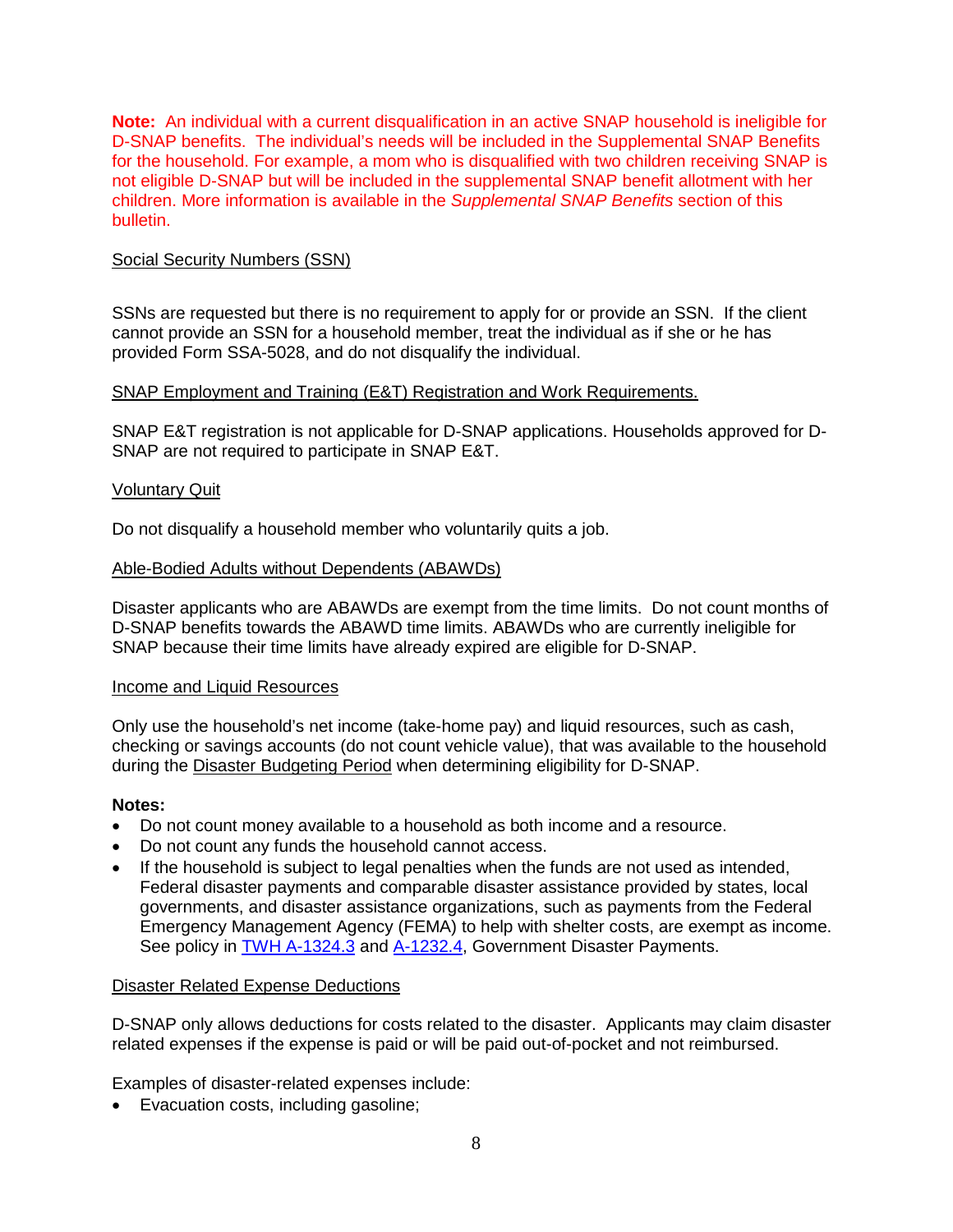- Disaster-related pet boarding fees;
- Storage expenses;
- Home or business repairs;
- Temporary shelter;
- Expenses for clean-up;
- Disaster-damaged vehicle expenses;
- Medical expenses due to a disaster-related illness or injury affecting a household member;
- Costs associated with lost food; or
- Expenses related to replacing necessary personal and household items, such as clothing, appliances, tools, and educational materials.

If the household had disaster expenses that are equal to or greater than \$100, provided the expenses is not for loss of food alone, the household is eligible for a Disaster Standard Expense Deduction (DSED). The DSED amount depends on the household size. Households that have a loss of food as their only disaster related expense are not eligible for the DSED. If the household's expenses exceed the DSED, allow the actual cost of disaster expenses when determining eligibility for Disaster SNAP.

# Data Broker

There is no requirement to request Data Broker reports for D-SNAP applications.

### Verification Requirements

Verification requirements for the following D-SNAP eligibility criteria are listed below:

- Identity (mandatory)
- Disaster Address/Residence (if possible)
- Household Composition (if questionable)
- Liquid Resources (if possible)
- Income (if possible)
- Disaster-Related Expenses (if possible)

If the household has no other sources available to them at the time of the interview to verify needed information, use client statement; this also includes verification of identity. Do not pend D-SNAP applications for additional verification.

**Note:** If client statement is accepted for identification, staff must write, "IDV" in the **Advisor Notes:** section on page 4 of the D-SNAP application. In TIERS, on the **Head of Household member - ID Verification Information** screen, staff must select *Health Care Admission Statement* from the **ID Verification** field.

# **Appeals**

Staff must inform individuals that they can have their application reviewed by a supervisor onsite. An individual can appeal a D-SNAP denial once they receive their TF-0001, Notice of Case Action.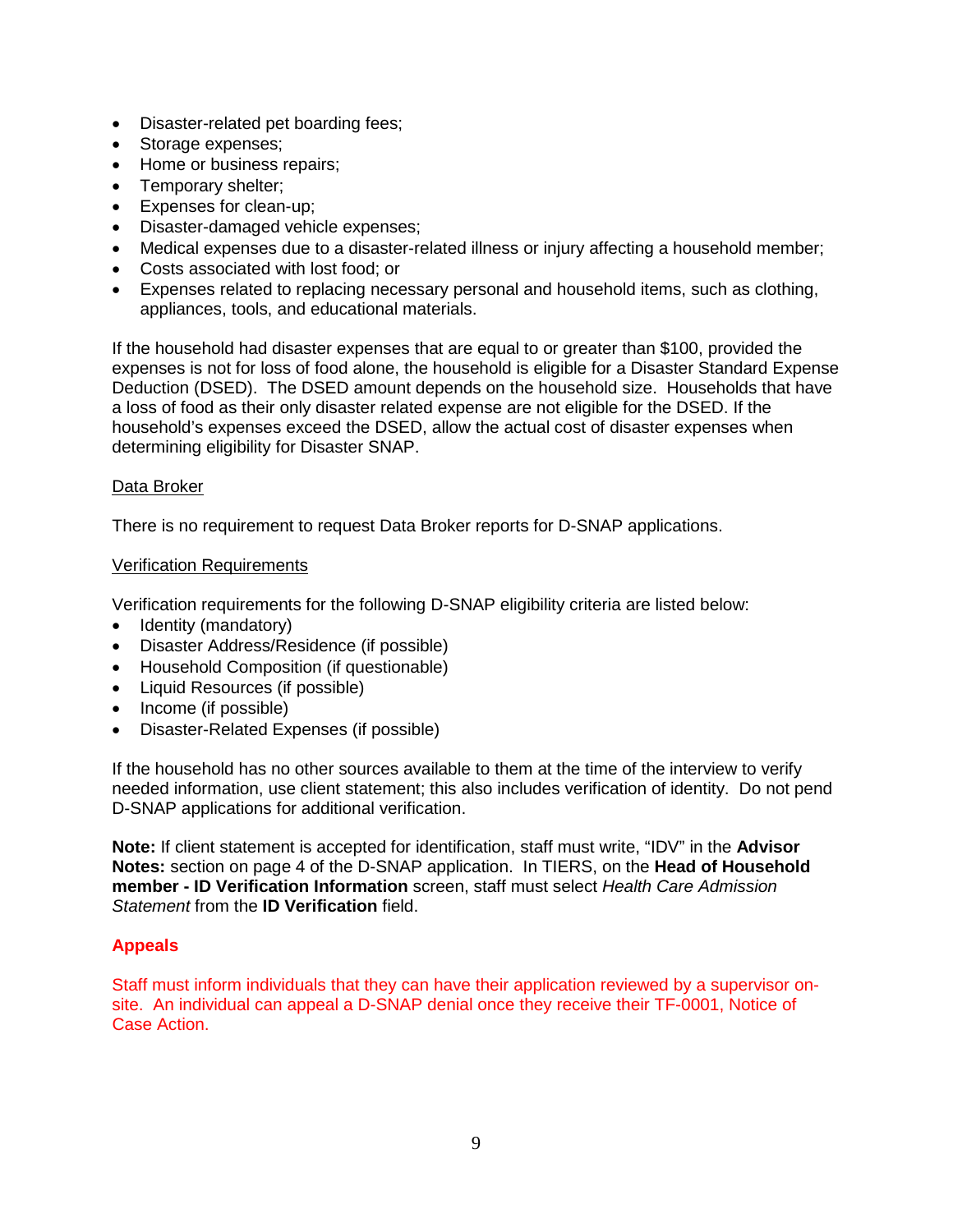# **Disaster SNAP Income Test**

Staff must add the countable income and liquid resources together and then subtract the DSED or actual disaster related expenses (as applicable) to determine the total disaster income for the household. If the amount of the total disaster income is below the D-SNAP income limits for the household size, and all other D-SNAP eligibility criteria are met, the household is eligible for D-SNAP. Use **[Disaster Income Limits Through Sept 2017](https://oss.txhhsc.txnet.state.tx.us/sites/tw/TW%20Disaster%20SNAP/Disaster%20Income%20Limits%20Through%20Sept%202017.pdf)** chart located under TW D-SNAP when determining eligibility.

# **HHSC Employee Applications**

Special procedures are required to process HHSC employee applications for D-SNAP assistance. A Texas Works or MEPD employee at the next highest administrative level must conduct the eligibility determination for another Texas Works or MEPD employee, whenever possible. The employee's immediate supervisor or someone in the direct line of supervision may not process the employee's application, unless there is not another choice.

FNS requires HHSC's Quality Control (QC) to review a portion of D-SNAP applications and **all**  HHSC employee D-SNAP cases. Access and Eligibility Services (AES) staff must maintain a separate list for all HHSC employee applications so that QC staff may easily retrieve the applications following the disaster event.

# **Reminders**

- All D-SNAP applications are new, single-use case numbers in TIERS, even if the applicant previously received SNAP on another case number. Staff should match existing clients through the file clearance process, but do not associate any other cases or Eligibility Determination Groups (EDGs) with the D-SNAP case. Once a D-SNAP case has been processed, no updates to the case will be allowed and that specific case number cannot be used in the future.
- **Application Registration** happens automatically when staff enter into the D-SNAP mode through the left navigation in TIERS.
- Individuals have the right to appeal actions taken on the D-SNAP application. Follow TWH [B-1000,](https://hhs.texas.gov/laws-regulations/handbooks/texas-works-handbook/part-b-case-management/section-1000-fair-hearings) Fair Hearings, to process appeals for D-SNAP. Individuals also have the right to a supervisory review of their case or application, even at a remote application site.
- An individual who was temporarily staying in a shelter, but did not remain in a shelter for the entire benefit period, is eligible for D-SNAP food benefits if all other eligibility requirements are met.
- All applications must be logged at the site.

# **Active SNAP Households**

Households that received SNAP benefits at the time of the disaster (August 2017 and September 2017) are not eligible for D-SNAP. However, active SNAP households in the following 58 Governor Declared Disaster Counties do receive special considerations.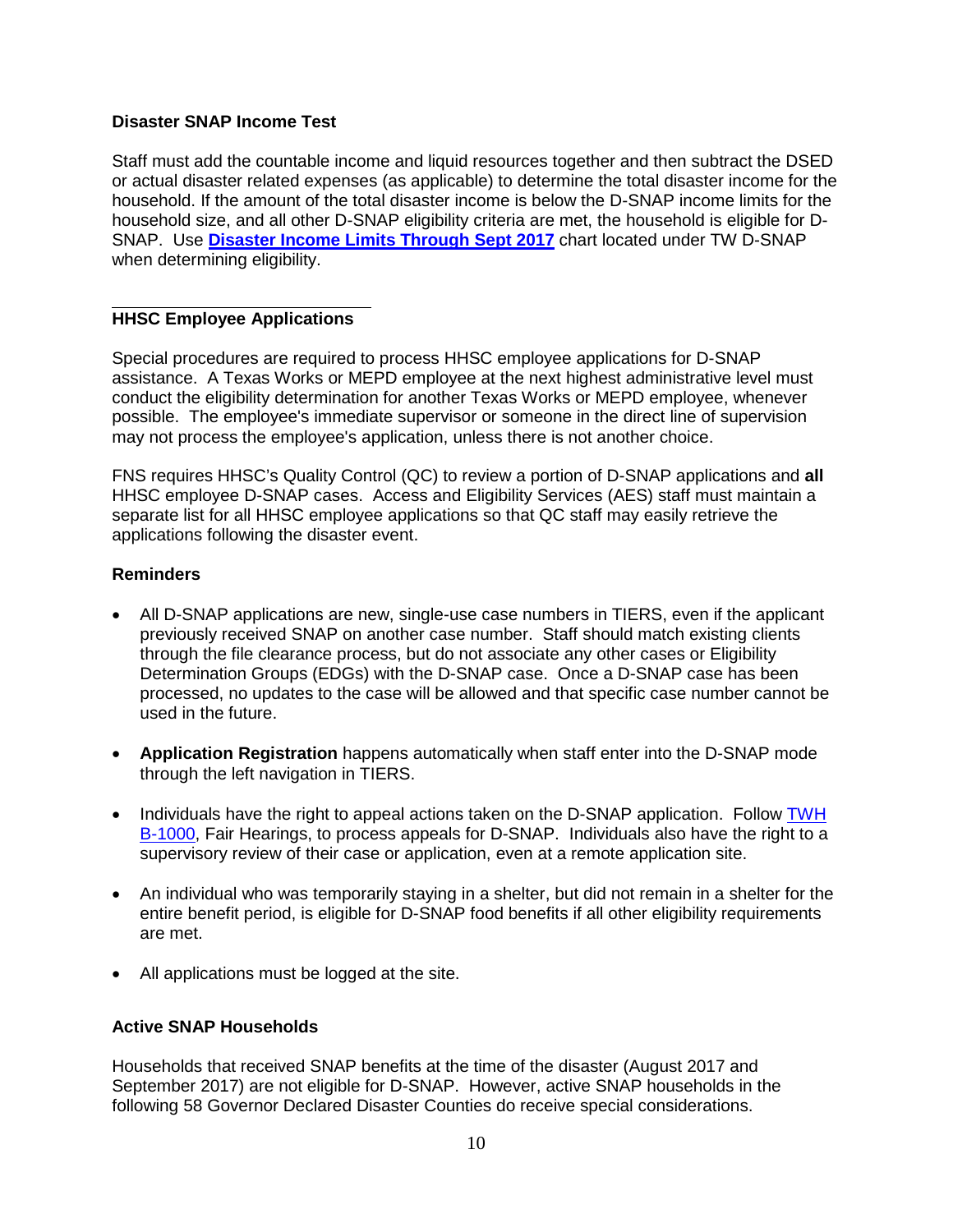| <b>Governor Declared Disaster Counties</b> |                                                                                                                                     |  |  |
|--------------------------------------------|-------------------------------------------------------------------------------------------------------------------------------------|--|--|
| <b>Region</b>                              | <b>Counties</b>                                                                                                                     |  |  |
| Region 5                                   | Angelina, Hardin, Jasper, Jefferson, Newton, Orange, Polk, Sabine, San<br>Jacinto, Trinity, and Tyler.                              |  |  |
| Region 6                                   | Austin, Brazoria, Chambers, Colorado, Fort Bend, Galveston, Harris,<br>Liberty, Matagorda, Montgomery, Walker, Waller, and Wharton. |  |  |
| Region 7                                   | Bastrop, Brazos, Burleson, Caldwell, Fayette, Grimes, Lee, Leon,<br>Madison, and Washington.                                        |  |  |
| Region 8                                   | Atascosa, Bexar, Calhoun, Comal, DeWitt, Goliad, Gonzalez,<br>Guadalupe, Jackson, Karnes, Kerr, Lavaca, Victoria, and Wilson.       |  |  |
| Region 11                                  | Aransas, Bee, Cameron, Jim Wells, Kleberg, Live Oak, Nueces,<br>Refugio, San Patricio, and Willacy.                                 |  |  |

### Extended SNAP Certification Periods

The certification periods for all households in the 58 Governor declared disaster counties impacted counties have been extended an additional six months so they can continue to receive their SNAP benefits. This applied to all to SNAP recertifications due in August, September and October 2017.

Staff should refer to the Broadcast distributed on August 31, 2017, titled **[Hurricane Harvey](https://oss.txhhsc.txnet.state.tx.us/Pages/Harvey.aspx)  [Updates for the Supplemental Nutrition Assistance Program \(SNAP\)](https://oss.txhhsc.txnet.state.tx.us/Pages/Harvey.aspx)** for additional information.

### Replacement SNAP Benefits

FNS approved HHSC to automatically replace SNAP benefits for August 2017 to individuals residing in the 58 Governor declared disaster counties impacted by Hurricane Harvey. The mass replacement amount was based on the household's regular monthly SNAP issuance date and a percentage set by FNS. Households did not have to request automatic replacement of their SNAP benefits to receive them.

Mass replacements were issued to eligible households on September 2, 2017. SNAP recipients may still request replacement benefits using Form H1855, Affidavit for Nonreceipt or Destroyed Food Stamp Benefits, if the mass replacement is not equivalent to the amount of food loss claimed by the household as long as the total amount of replacement benefits does not exceed the maximum monthly allotment for the household.

Staff should refer to the Broadcast distributed on August 31, 2017, titled **[Hurricane Harvey](https://oss.txhhsc.txnet.state.tx.us/Pages/Harvey.aspx)  [Updates for the Supplemental Nutrition Assistance Program \(SNAP\)](https://oss.txhhsc.txnet.state.tx.us/Pages/Harvey.aspx)** for additional information.

### Extended Timely Household Reporting of Food Loss

SNAP recipients in the 58 Governor declared disaster counties impacted by Hurricane Harvey can report food loss and request replacement of SNAP benefits through September 30, 2017 and do not have to report within 10 days of the food being destroyed as normally required by policy in TWH, B-344, Destroyed Food.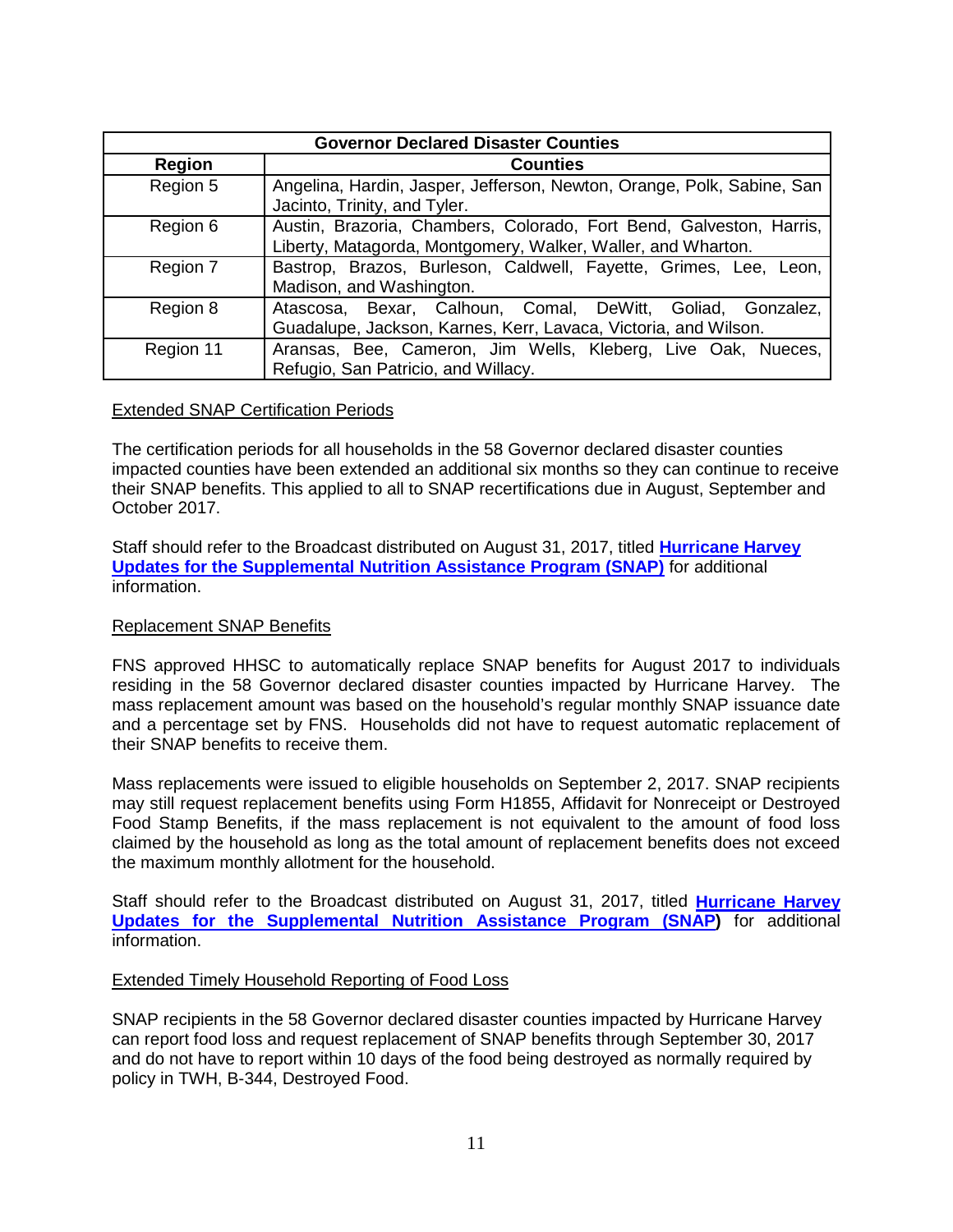### Staff should refer to the Broadcast distributed on August 31, 2017, titled **[Hurricane Harvey](https://oss.txhhsc.txnet.state.tx.us/Pages/Harvey.aspx)  [Updates for the Supplemental Nutrition Assistance Program \(SNAP\)](https://oss.txhhsc.txnet.state.tx.us/Pages/Harvey.aspx)** for additional information. Supplemental SNAP Benefits

HHSC has been granted approval to automatically issue August and September 2017 supplemental benefits to active households in the 39 Presidential Disaster Declared counties in Texas who have been affected by Hurricane Harvey.

Households who were approved for SNAP in August or September 2017 will be issued supplements that will bring the household up to the maximum allotment for the household's size. The staff nor households need to take any action.

Disqualified household members are included when determining the correct supplement amount for the household; however, alien sponsors are not included in the allotment calculation.

Active SNAP households that do not reside in one of the 39 Presidential Disaster Declared counties eligible for automatic supplements, but claim to have sustained disaster-related expenses or loss of income due to Hurricane Harvey, are eligible for manual supplements.

Accept the individual's statement of expenses or income loss and ask the household to complete and sign the specially-created affidavit for supplemental benefits request form **[Extra](https://oss.txhhsc.txnet.state.tx.us/sites/tw/SitePages/Disaster%20SNAP.aspx)  [SNAP food benefits due to a disaster](https://oss.txhhsc.txnet.state.tx.us/sites/tw/SitePages/Disaster%20SNAP.aspx)**. The supplements will be for August and September 2017.

### Manual Issuance of Replacement or Supplemental SNAP Benefits

When requesting a manual issuance in TIERS for replacement or for supplements, staff must be sure to select the correct drop-down value for the issuance type.

- If *replacing* benefits,
	- o Select the benefit type **Replacement**, and
	- o The issuance reason as **Food Destroyed**.
- If issuing *supplements*,
	- o Count everyone in the household including those who were previously disqualified (e.g., felony drug conviction or failure to meet citizenship requirement) before manually calculating the remainder of benefits that would bring that household up to the maximum benefit level for the household size.
	- o For the benefit type, select **Supplemental**.
	- o For the issuance reason, select **Income or Needs Changed**.

It is very important that staff correctly identify these issuances so that the FNS-required data reporting functions properly.

### **Additional Disaster-Related Assistance**

In addition to 2-1-1, Option 1, which provides general Information and Referrals (I&R) about local community resources, a new option was added to the 2-1-1 I & R system due to Hurricane Harvey. Option 5 helps individuals connect with services and resources in the individual's area, like disaster assistance, food, shelter, and clothing. Option 6 provides information about Disaster SNAP benefits.